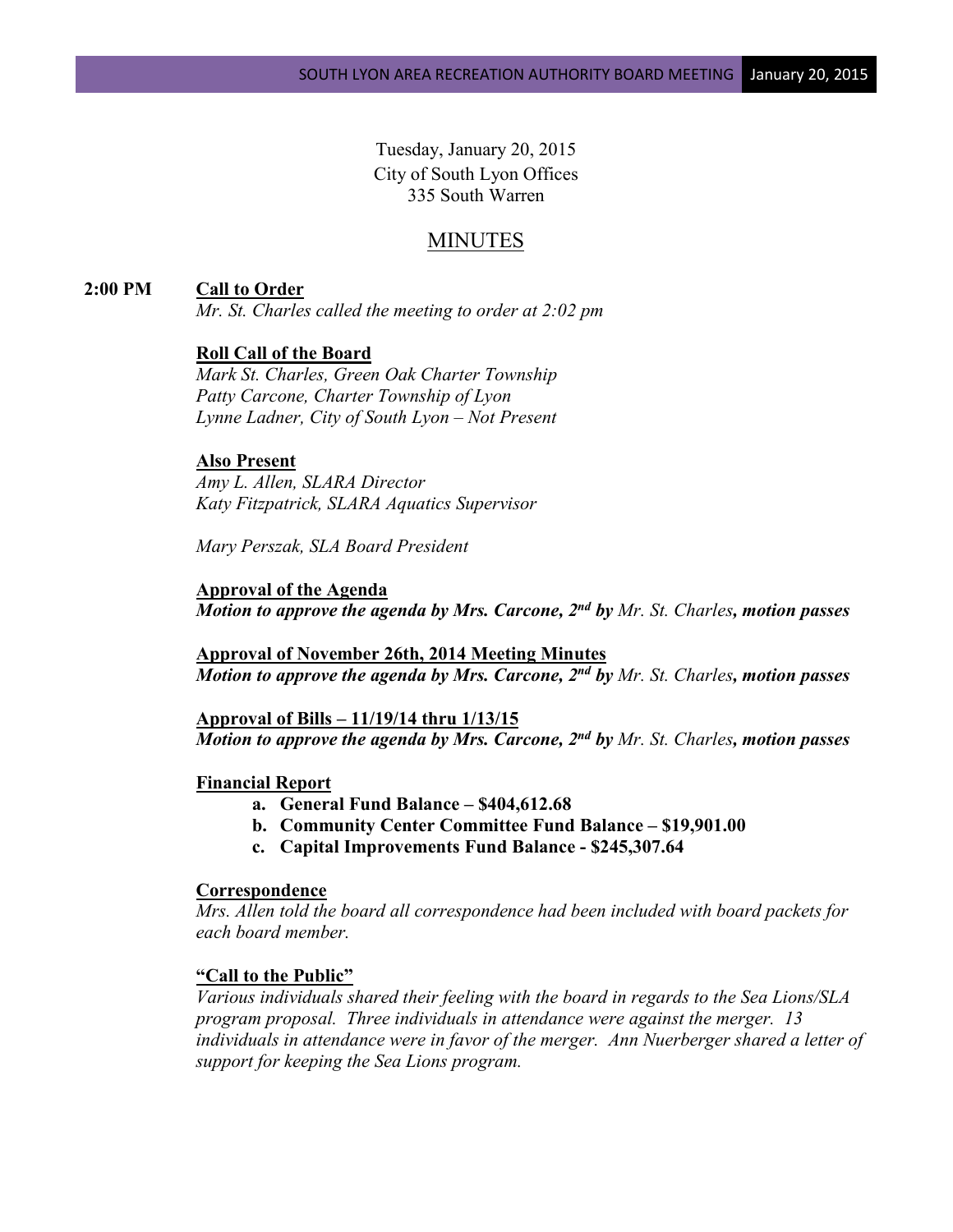## **I) Old Business**

- **1. SLARA Office Updates/Upcoming Events**
	- **a. Daddy/Daughter Dance – Friday, February 6th, 2015**
	- **b. Mom/Son Superhero Dance – Friday, March 6th, 2015**
- **2. Community Center Meeting Updates**

*The committee is now looking at a scaled down version of a community center. They are focusing more on aquatic facilities for the community. They are also looking at the possible site being located at McHattie Park. Mrs. Carcone is going to see how the Lyon Township board would feel about this location and report back. The next meeting will take place on Monday, February 16th at 7 pm at Green Oak.* 

# **3. Member Updates**

*Lyon Township had a fatal vehicle accident in their community today. Please keep families and those involved in your thoughts.*

#### **II) New Business**

### 1. **Sea Lions Program**

**a. SLA Merger Proposal, Mary Perczak, South Lyon Aquatics Board President**

*Mrs. Perczak shared with the board how the SLA program would run. They would offer more developmental groups to accommodate Sea Lions swimmers. They have adjusted the costs to try to stay in line with what current Sea Lions swimmers are paying. It will benefit the whole community to have just one swim program. Having one group schedule pool time for the swim team can make the program more efficient and time effective. Feels strongly that this is a benefit for the community and the swimmers. Much time was spent answering questions from the board and the public on program specifics.*

*SLA has worked very hard with SLARA over the last 3 months to come up with a program that they feel is fair and beneficial to all those involved.* 

*SLA presented a contract for the SLARA Board to look over and hopefully sign. There were a few issues that needed further investigation before the contract could be signed. Mrs. Allen and Mrs. Perczak agreed to work on those issue and get the contract ready to go within a week. The board said that they would host a special meeting the second week of February to look over the updated contract. Mrs. Allen will send out that notice as soon as a date and time is determined.*

# **b. Sea Lions Modification Proposal, Katy Fitzpatrick, SLARA**

*Mrs. Fitzpatrick shared with the board the struggles with the Sea Lions program currently. There is a lack of new staff coming on board. Current staff will be leaving soon. Based on confirmations received today, if a program were to begin on April 1st, it could only accommodate 30 swimmers. The SLARA only has 2 staff confirmed to stay on board, and both of these staff are part time. Staffing has been an ongoing problem. It's to the point where*